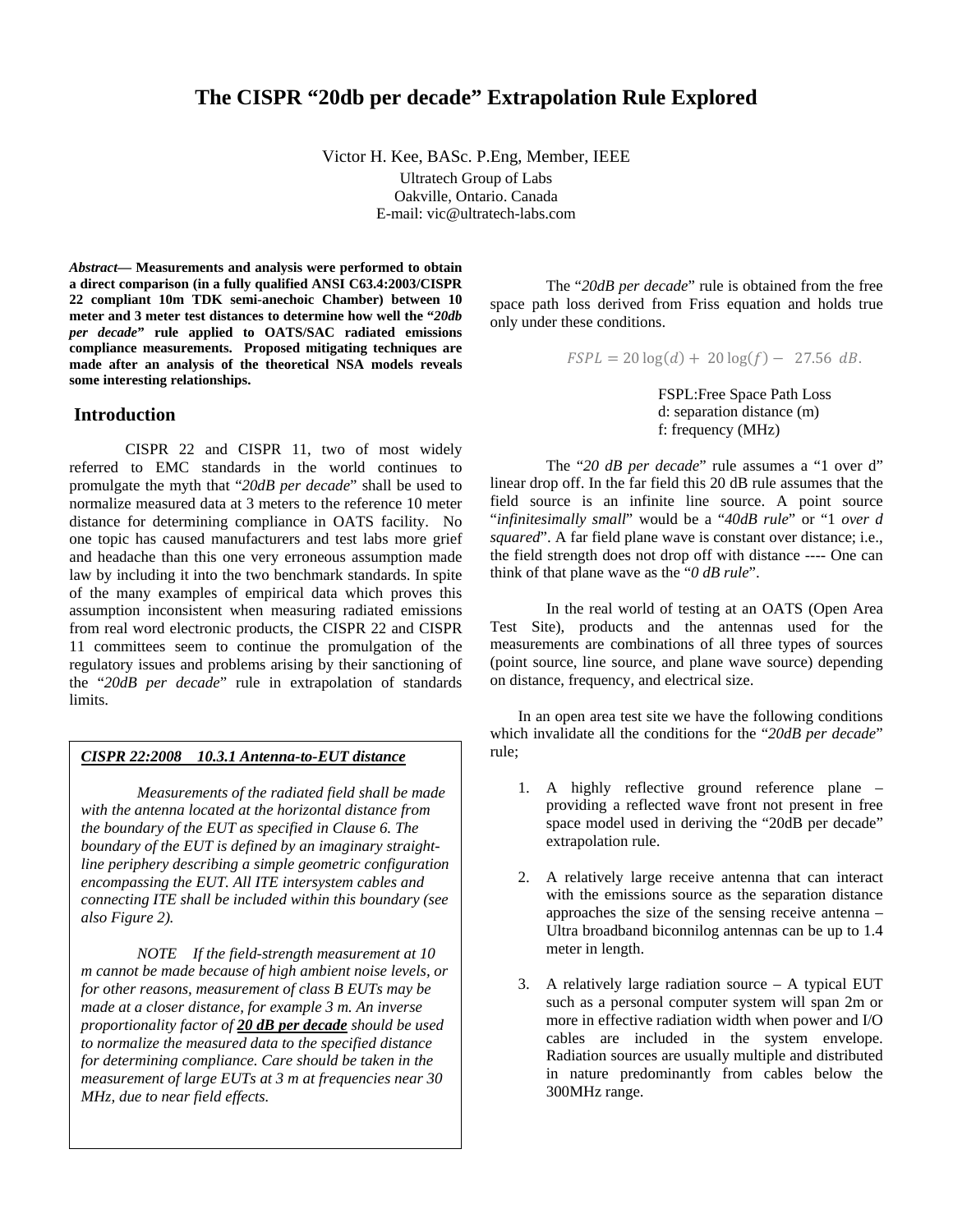- 4. Near Field effects predicated by the relative size of source, observer and test distance used.
- 5. A receive antenna height scan from 1 to 4 meters perpendicular to the horizontal means the actual separation distance changes as the receive antenna's height is adjusted.

The above conditions further impact the "*20dB per decade*" rule as the wavelengths approach the dimensions of the antenna, EUT and test distance used. The most problematic area where "*20dB per decade*" rule causes the most havoc is in the 30-400MHz range.

In Hewlett-Packard's 2002 [2] study by Allen Crumm & Ken Hall of their 33 test sites using a single reference source, comparisons between the 10 meter and 3 meter averages clearly demonstrated that the seven 3 meter test sites underestimated the compliance margins by a mean of up to 7dB in the frequency range below 300MHz (Figure 1). This study was performed with a relatively small CW transmitting source normalized to the FCC limits at a 10 meter reference site.







**Figure 1. 10m and 3m OATS comparison from HP 2002 [2] study**

## I. METHODOLOGY

In order to represent real life products which are relatively large, it was decided not to use the comb generator reference sources which are battery operated devices designed to be point sources with a low volumetric presence. To obtain stable and repeatable curves from a relatively large volumetric source, we selected our largest biconnilog antenna an EMCO 3143 (27MHz - 2GHz, 1.5 meters wide) which provided a stable and matched broadband response and radiation pattern and occupies about the same volume as a personal computer system. Selecting a broadband responding antenna allows for the use of a tracking generator on the spectrum analyzer so that the trace maximization feature can be employed. The 200ms sweep times obtainable in this setup allows for a smooth maximization process when the receive antenna is scanned in the 1 to 4 meters antenna height scans.

The large transmit biconnilog antenna is mounted on a nonmetallic mast at a 1 meter height which closely approximates a computer system mounted on an 80 centimeter high table. (Figure 2 & 3). With the antennas placed vertically, the spectrum analyzer trace is placed in max hold while the receive antenna height is varied from 1 to 4 meters and back down to 1 meter. The plots are captured and the process is repeated at both 3 meter and 10 meter standard test distances as well as for the horizontal polarizations.

No correction factors are used and the plots obtained are for a simple direct 3 meter to 10 meter comparison of a fixed large stable broadband source. Since the only parameter which is changing is the test distance from 10 meters to 3 meters, a true delta relationship of the maximized emissions levels can be captured over the frequency range of interest.

#### II. TEST SETUP



**Figure 2 Test setup for 3m vertical measurement**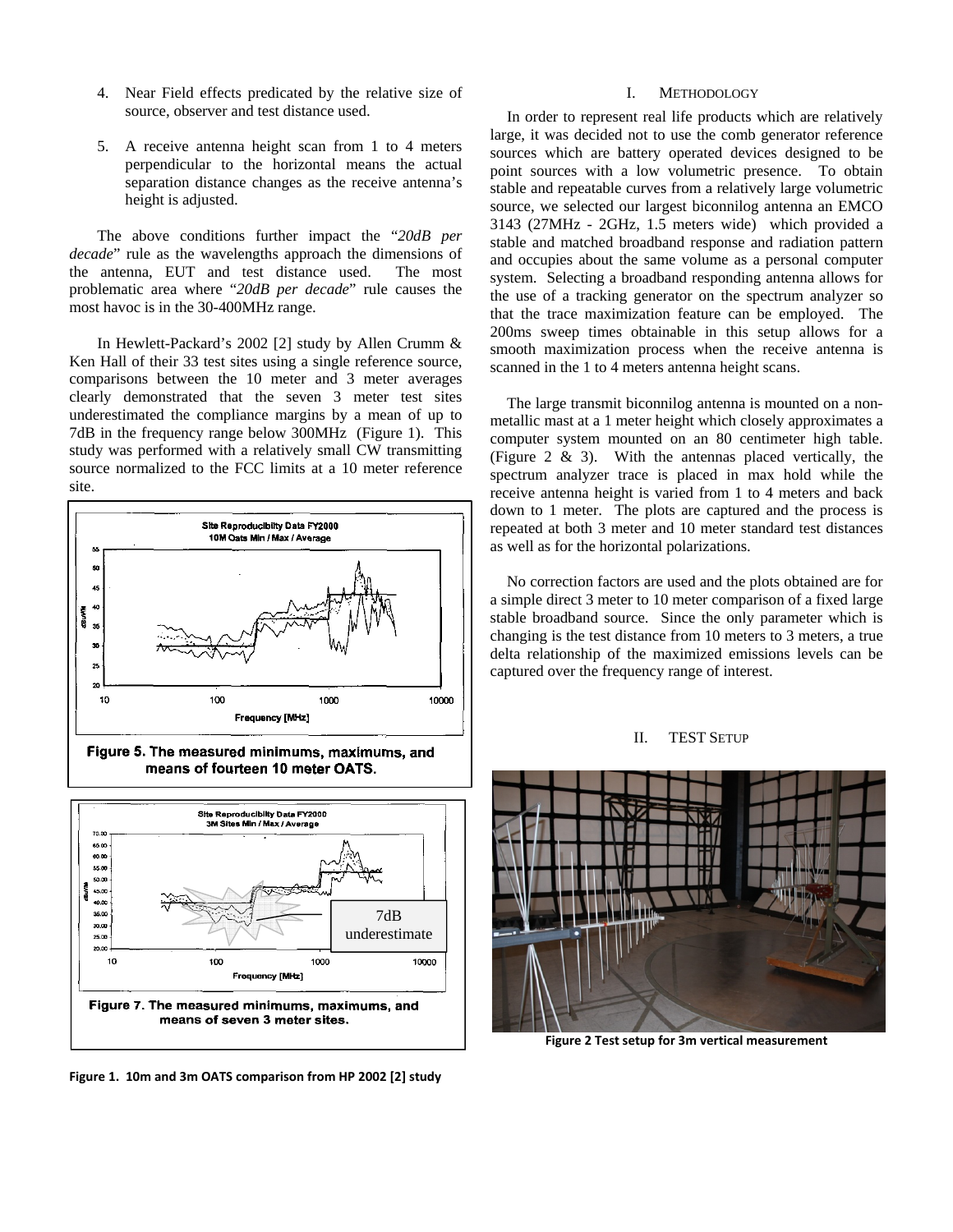

**Figure 3. Block Diagram of test setup**

#### III. MEASUREMENT DATA



**Figure 4. Horizontal 10 meter to 3 meter comparison**

The "*20dB per decade*" rule predicts that there should be a uniform **10.5dB** (*20 log (10/3))* difference between the two maximized emissions curves between the reference 10 meter test distance (the lower curve) and the extrapolated 3 meter test distance (the upper curve). One would expect that horizontally polarized emissions would not be impacted too greatly by the ground plane reflection and in this polarization, quasi-free-space conditions exist for a fair portion of the frequency range. This occurs because the main reflecting surfaces in this polarization will be the vertical wall surfaces of the chamber treated with RF absorbers.

In Figure 4, one does note that the difference between the 3 meter and 10 meter curves start to vary more below the 300MHz range probably due to predominant near field effects at the longer wavelengths. The difference is further exacerbated below 80MHz where much higher deltas are observed possibly due to both enhanced near field effects as well as the very steep gradient of the antenna response in this range in both the transmit and receive transducers.



**Figure 5. Vertical 10 meter to 3 meter comparison**

In the vertical polarization measurements of Figure 5, one can notice a marked deviation in the predicted **10.5dB** constant occurring below 500MHz. The major source for this deviation is believed to be the reflected wave contributed by the reference ground plane which the receive vertically polarized antenna now sees. In fact there is a marked under-estimate occurring below 200MHz at the 3 meter test distance of up to 7dB. This observation is significant since on standard computer system setup, the main vertical radiating elements are all the dangling I/O and power cables hanging off the edge of the table. Figure 3. Block Diagram of test setup<br>
Figure 5. Vertical 10 meter to 3 meter comparison<br>
III. MEASUREMENT DATA<br>
In the vertical polarization measurements of Figure<br>
notice a marked deviation in the predicted 10.5<br>
occurri

#### IV. ANALYSIS FROM CALCULABLE NSA FOR OATS/SAC

A theoretical model of the OATS/SAC (Open Area Test Site/Semi-Anechoic Chamber) measurement can be found form the NSA (Normalized Site Attenuation) model initially carried out by [6] Smith, German, and Pate IEEE 1982. Manny Barron [3] [4] provided further tools for analyzing the NSA models further in 2000 and 2001 where the model was programmed using Excel spreadsheets. Mr. Barron was kind enough to provide the  $E_d^{\text{max}}$  NSA spreadsheets to assist in the preparation of this paper.



**Figure 6. Model for Horizontal (Left) and Vertical (Right)**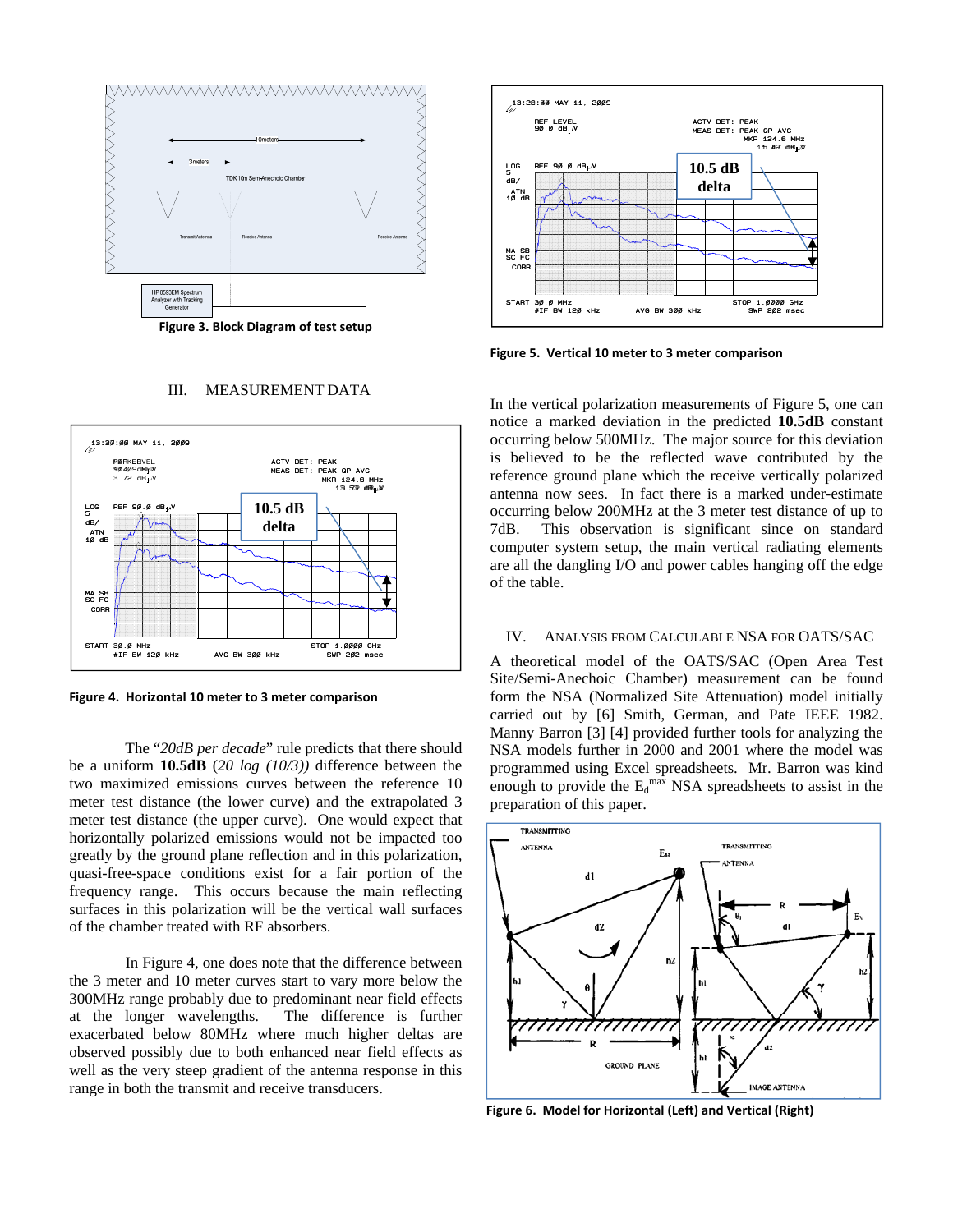



The NSA requirements is incorporated in ANSI and CISPR standards in the characterization of appropriate OATS and alternative test sites used in radiated emission measurements and is the foundation for site attenuation characterization in site qualifications. From these papers the theoretical NSA model is expressed as follows:

$$
NSA_{\text{TH}} = -20 \log_{10}(f) + 48.9 - E_{\text{D}}^{\text{MAX}}
$$

Where:  $NSA_{TH}$  = NSA theoretical value  $f = \text{frequency in MHz}$  $E_D$ <sup>MAX</sup> = maximum received field strength

The  $E_D^{MAX}$  parameter contains the primary model for the NSA theoretical calculations and is addressed in the ANSI C63.5 standard as well as in the open literature. The geometry of this model is summarized in Figure 6 along with the associated mathematical representation in Figure 7.

In order to provide an explanation for the observed difference between the measured maximized emissions curves, the NSA modeling were carried out using the same parameters as those carried out in the measurement portion.

The results of this exercise are shown in Figure 8 showing the vertical NSA for 3 meter, 10 meter and 30 meter distances. The dotted line indicates the extrapolated 3 meter characteristic using the *"20dB per decade"* rule provided by



**Figure 8. Theoretical NSA for 1m Antenna Height Vertical Polarization**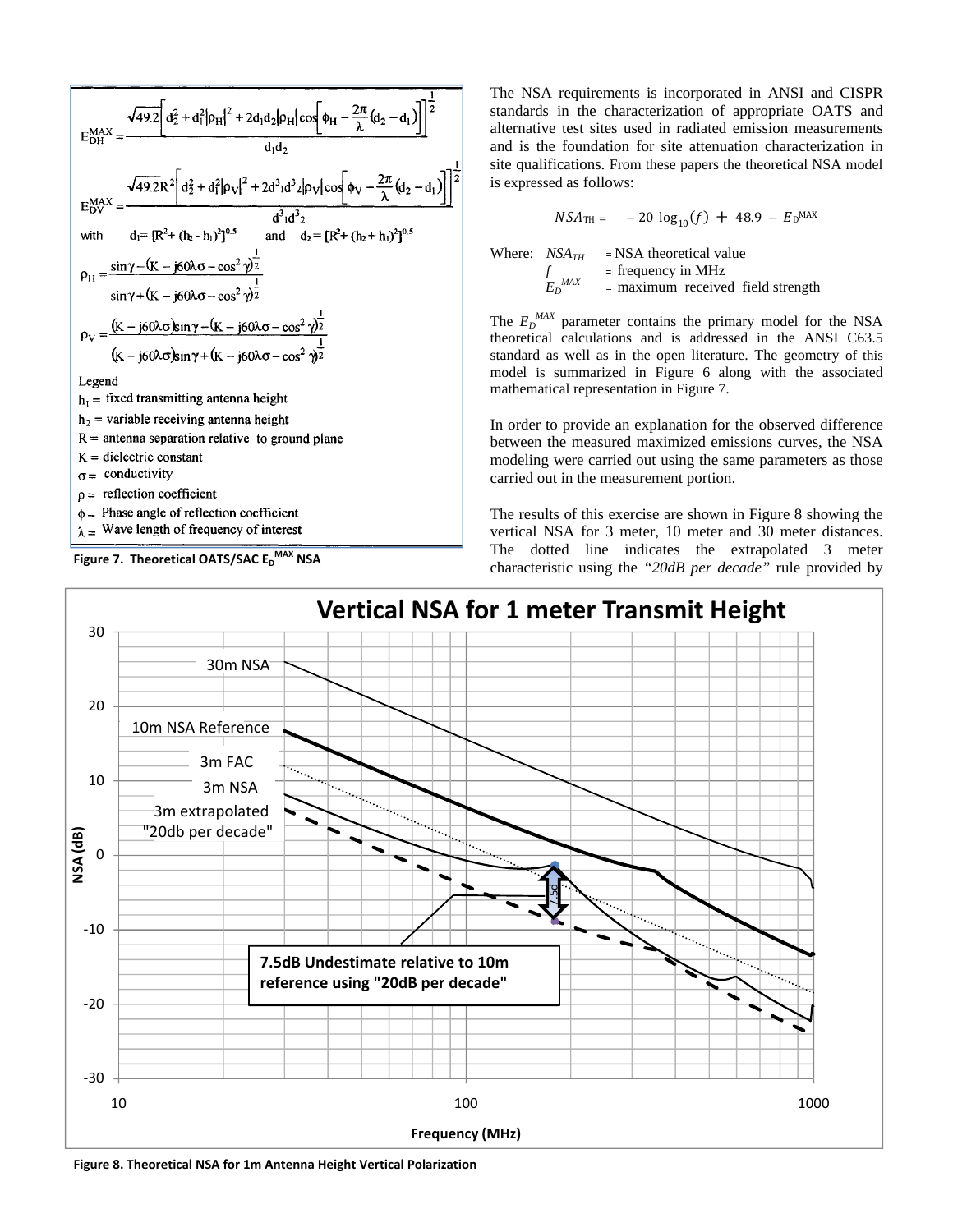CISPR 11 and CISPR 22 standards. One can observe from these curves the overall underestimate that results from the application of the extrapolated *"20dB per decade"* rule to the actual 3 meter NSA curve. The maximum underestimate between the "*20dB per decade"* extrapolated 3 meter data and the NSA 3 meter data was found to be 7.5dB which corresponds very closely to the measured differences in the maximized emissions measurements.

Clearly, the application of the *"20dB per decade"*  extrapolation rule does not provide an equal and equivalent alternative to the reference limits specified at 10 meters.

# V. REGULATORY IMPACT

 Historically, the choice of the 10 meter OATS as the reference site back in the 80's was selected because it proved to be the most available and affordable type of testing range commercially viable at that time. The allowance of alternative test distance such as 3 meters using a *"20dB per decade*" extrapolation factor was supposedly to provide an equal and almost equivalent alternative to the reference 10 meter limit prescribed. The reality was to provide an alternate method which severely underestimated the emissions compliance margins by as much as 7.5dB when compared to the reference 10 meter limits. Although many studies and technical papers on the subject have demonstrated this rather large underestimation, the reality moving forward is that the *"20dB per decade"* rule will most probably be grandfathered into the upcoming CISPR 32 standard. The question thus arises how best to mitigate the underestimate resulting from the continued adoption of the *"20dB per decade*" extrapolation rule.

From a regulatory compliance aspect, carrying out compliance measurements at a 3 meter test distance introduces a major exposure to manufacturer's and independent test houses. If a regulatory compliance report is based on 3 meter measurements applying the *"20dB per decade"* extrapolation rule provided in the CISPR standards, the resulting actual product compliance margin will be off by as much as 7.5dB in comparison to the 10 meter reference limit. In order to reduce this exposure which is inherent in applying the CISPR standards as written, applying alternate compliance limits may mitigate the exposure manifested and serves as a risk management reduction that may ensure a 3 meter compliance report is not rendered invalid when subjected to a 10 meter reference comparison.

The previous theoretical NSA cuve was only carried out for vertical 1 meter transmit height to simplify the analysis and



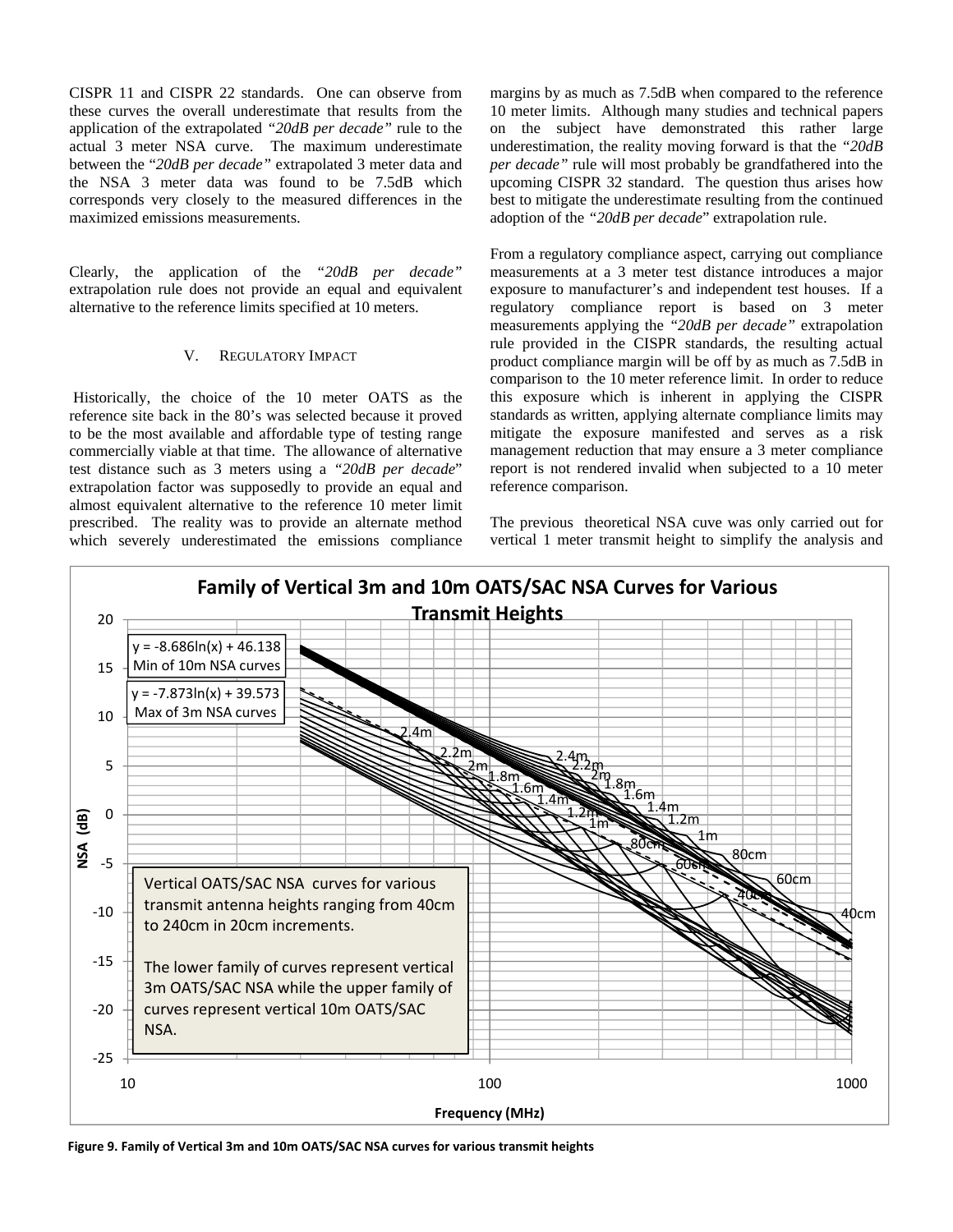comparisons. To take into account other EUT heights and other test volumes, a family of curves was generated from 40 centimeter to 2.4 meter transmitter height to determine if a set of compliance limits could be obtained from the NSA curves. This modelling was also caried out for FAC (Fully Anechoic Chamber) model where the free space NSA model is less complex due to the absense of the ground plane reflection. (Figures  $9 \& 10$ ) The FAC facility is being considered for incoporation into future CISPR standards as an equivalent and equal alternative measurement facility to SAC/OATS measurements.

The FAC NSA characterization can be found in CISPR 16-1- 4:2003+A1:2004 Section 5. For simplification, the theroetical FAC or free space NSA formula specified in this section of CISPR 16-1-4 excluding near field correction factors is stated as follows;

$$
NSA_{\text{calc}} = 20 \log_{10} \left( \frac{5. Z_0. d}{2\pi} \right) - 20 \log_{10} (f_m)
$$

 Where *d*: separation distance *Z0*:reference impedance *fm*:frequency in MHz

From the family of curves (Figures  $9 < 10$ ), the following items can be obsered;

- 1. The minimum separation between the 10 meter OATS/SAC reference curves and the 3 meter OATS/SAC curves is about 2dB at 230MHz and about 1dB at 1000MHz. This would imply that to ensure product compliance when testing at the 3 meter measurement distance, a compliance limit of the 10 meter reference limit plus a 2dB relaxation may be used from 30MHz to 230MHz and a 1dB relaxation from 230MHz to 1000MHz.
- 2. In the case of fully anechoic chambers, the minimum separation between the 3 meter FAC NSA and the 10m reference OATS/SAC NSA curves is about 4.5dB. This would imply that to ensure product compliance when testing at 3 meter measurement distance in a fully anechoic chamber, a compliance limit of the 10 meter reference limit plus 4.5dB may be used.
- 3. The family of curves for each measurement distance demonstrates the pronounced effect of the ground plane in reducing the predicted fall off with distance. The 3 meter curves would indicate that the EUT height contributes to a large portion of the spread between the family of curves and that as the separation distance approaches the same dimensions



**Figure 10. Family of Vertical 3m FAC and 10m OATS/SAC NSA curves for various transmit heights**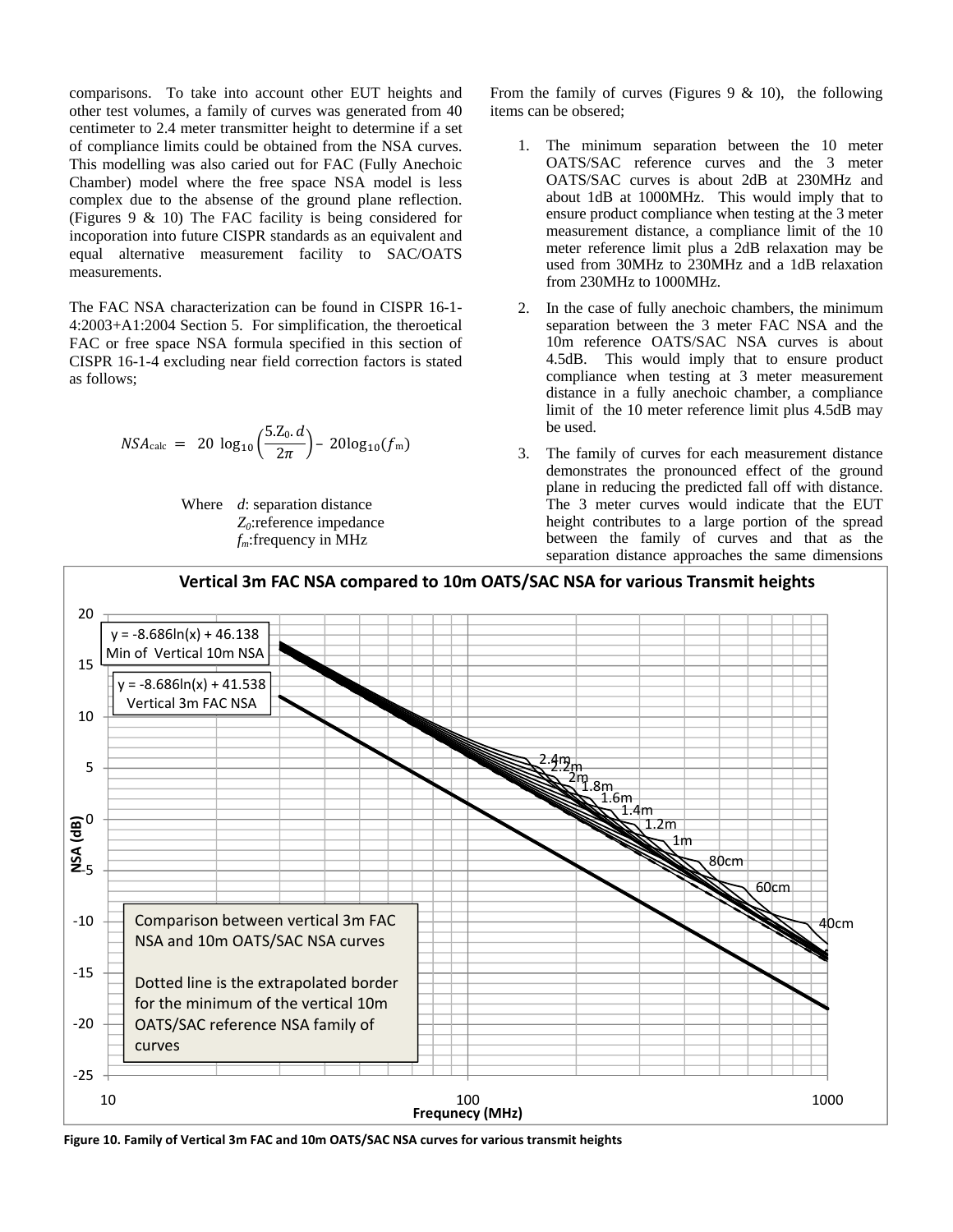as the antenna search height and EUT height variation, the Q factor of the resonant peaks in the NSA seem to become more pronounced.

4. The largest variations are observed at 3 meter where the family of curves results in variance of about 7dB spread. As the separation distance increases to 10m, this variance reduces to 3dB and it is observed the resonance caused by the ground plane reflection seems to be reduced. The cause may be that the height factor of the test volume seems to play a less critical role as the transmit source appears more and more as a point source with increasing separation distance.

The above observations can therefore provide a guideline in proposing product compliance limits at 3 meters which would ensure product compliance when referenced to the 10 meter limits for a fairly comprehensive EUT height variation.

The following Table 1 results if this strategy is carried out. One can see from the above table that because of resonant effect of the ground plane, the predicted *"20dB per decade"* falloff between 10 meters to 3 meters does not materialize and as such the limits can only be adjusted slightly to maintain the same protection requirements.

|                 | Class B Limits $(dB\mu V/m)$ |                 |            |
|-----------------|------------------------------|-----------------|------------|
|                 | Reference                    | <b>OATS/SAC</b> | <b>FAR</b> |
| Frequency (MHz) | 10 <sub>m</sub>              | 3m              | 3m         |
| 30-230          | 30                           | 32              | 34.5       |
| 230-1000        | 37                           | 38              | 41.5       |
|                 |                              |                 |            |
|                 | Class A Limits $(dB\mu V/m)$ |                 |            |
|                 | Reference                    | <b>OATS/SAC</b> | FAR        |
|                 |                              |                 |            |
| Frequency (MHz) | 10 <sub>m</sub>              | 3m              | 3m         |
| $30 - 230$      | 40                           | 42              | 44.5       |
| 230-1000        | 47                           | 48              | 51.5       |

## **Table 1. Proposed 3m CISPR product compliance limits based on providing essentially the same basic protection as the referenced 10 meter reference limits.**

An alternative to the simplified approach of adjusting straight line regulatory limits to ensure the same essential protection requirements are met in shorter test distances than the reference 10 meters is to perhaps apply additional 3 meter extrapolation correction factors. These correction factors could be derived from a comparison between the minimum separation differences between the 10 meter and 3 meter OATS/SAC NSA family of curves for all EUT heights likely



Г

**Figure 11. Obtaining a 3m extrapolation correction factor**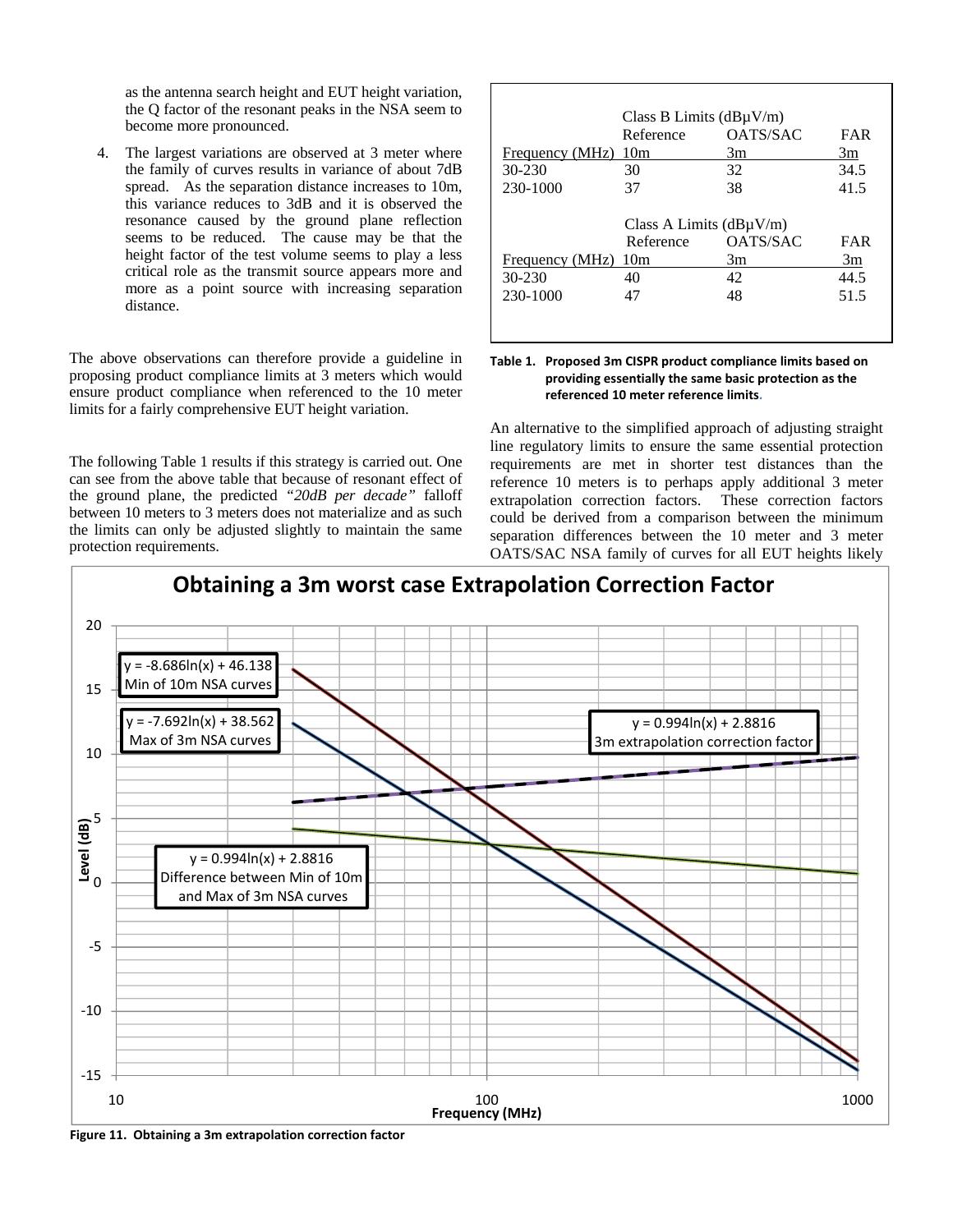to be encountered in the test facility. Such a strategy has been adopted in the above graph in Figure 11 where a 3 meter distance correction factor has been derived to be added the other 3 meter correction factors to offset the underestimating effect of extrapolating the 3 meter limits using the *"20dB per decade"* extrapolation rule.

The extrapolation correction factor may be attractive since the resultant 3 meter extrapolation correction factor changes with frequency and would vary between 6.3dB at 30MHz to 9.7dB at 1000MHz. This extrapolation correction factor would be only applicable to 3 meter vertical polarization measurements for EUT heights up to 2.4 meters and the same approach would have to be taken to obtain the horizontal polarization extrapolation correction factors. (Table 2)

| Frequency<br>(MHz) | 3m Vertical<br><b>Extrapolation</b><br><b>Correction Factor</b><br>(dB) |
|--------------------|-------------------------------------------------------------------------|
| 30                 | 6.3                                                                     |
| 40                 | 6.5                                                                     |
|                    |                                                                         |
| 50                 | 6.8                                                                     |
| 60                 | 7.0                                                                     |
| 70                 | 7.1                                                                     |
| 80                 | 7.2                                                                     |
| 90                 | 7.4                                                                     |
| 100                | 7.5                                                                     |
| 120                | 7.6                                                                     |
| 140                | 7.8                                                                     |
| 160                | 7.9                                                                     |
| 180                | 8.0                                                                     |
| 200                | 8.1                                                                     |
| 300                | 8.6                                                                     |
| 400                | 8.8                                                                     |
| 500                | 9.1                                                                     |
| 600                | 9.2                                                                     |
| 700                | 9.4                                                                     |
| 800                | 9.5                                                                     |
| 900                | 9.6                                                                     |
| 1000               | 9.7                                                                     |

Table 2. 3m Vertical Extrapolation Correction Factors

Either of these two approaches would result in the same essential protection requirements present in the 10 meter reference being met when measuring at closer distances. The inherent exposure when employing the *"20dB per decade"* extrapolation is severely reduced by these approaches and would satisfy a risk assessment and uncertainty analysis of the alternate test distance as essentially equivalent to the reference 10m test.

## VI. CONCLUSIONS

- 1. Making 3 meter measurements using a *"20dB per decade"* extrapolation factor on a 1 meter high emissions source may result in an underestimate of the compliance margin by as much as 7 dB.
- 2. The vertical polarized emissions measurements clearly demonstrate the fallacy of the "20dB per decade" rule when the predicted 10.5dB emissions level gain when moving the receive antenna from 10 meter to 3 meter distance does not materialize below 300MHz in the 1m transmit height case study.
- *3.* Since the large majority of compliance margin below 500MHz is determined in the vertical polarization, 3 meter measurement data cannot predict compliance margins specified at 10 meter reference test distances using the *"20dB per decade"* extrapolation rule.
- *4.* Products tested at 3 meters using the "*20dB per decade*" extrapolation may have a significant 7dB advantage over products tested at the 10 meter reference distance. Corollary to this, products tested at 3 meters and found to comply with the extrapolated "*20dB per decade*" limit may fail to comply by as much as 7dB when tested at 10 meters reference distance.
- 5. The major impact on the "*20dB per decade*" rule seems to be the ground plane reflection in the vertical polarization and the height of the EUT above the ground plane. With the horizontal polarization where the ground plane reflection is minimized due to the receive antenna's pattern, the deltas between the 3 meter and 10 meter curve seems more uniform above 300 MHz From the horizontal polarization curves, near Field Effects seem to become apparent below 300MHz making a much greater impact below 100MHz. Since near field effects are dependent on effective size of source, effective size of the observer and the distance between source and observer, the coupling mechanisms are probably extremely complex and unpredictable to model.
- Manufacturers and test houses may mitigate the exposure of supporting a product's compliance using 3 meter measurements by applying product compliance limits which will ensure that if the product is re-tested at 10 meter, it will provide similar compliance margins. This strategy would ensure that the same essential protection requirements are met when carrying out radiated emissions measurements at 3 meters.
- 7. An alternative to broadly adjusted product compliance limits is to apply an extrapolation correction factor which would mitigate the large underestimates that results from applying the *"20dB per decade"* extrapolation rule.
- 8. From the analysis of the OATS/SAC NSA curves, it appears the if the transmit antenna height is dropped below 80 cm height, the resonant peaks on the NSA